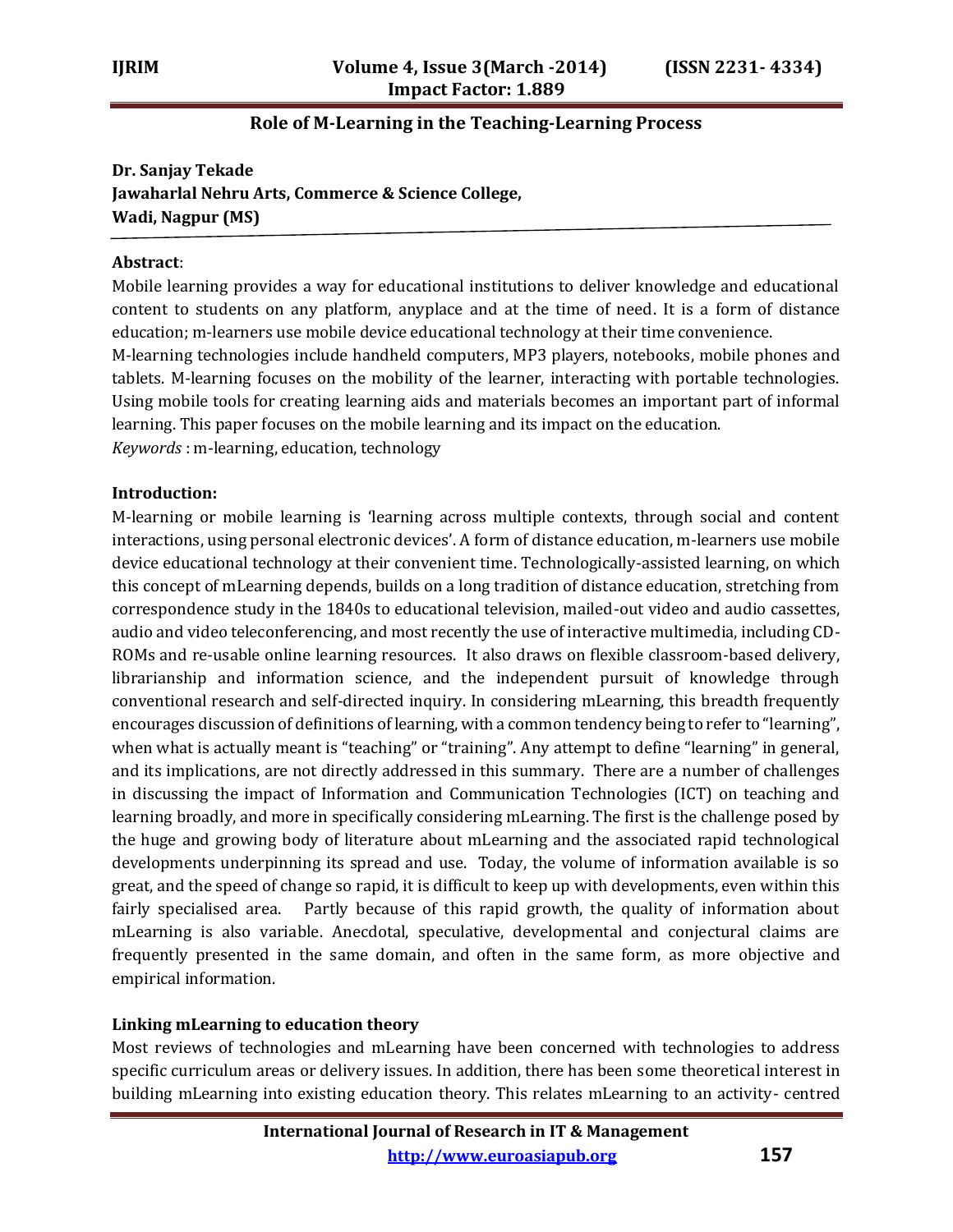perspective, essentially considering new practices against existing education theories. A review of the literature reveals six broad theory-based categories of activity, and identifies a number of examples of the use of mobile technology in each of them.

**Behaviourist:** activities that promote learning as a change in learners' observable actions In the behaviourist paradigm, learning is thought to be best facilitated through the reinforcement of an association between a particular stimulus and a response. Applying this to educational technology, computer-aided learning is the presentation of a problem (stimulus) followed by the contribution on the part of the learner of the solution (response). Feedback from the system then provides reinforcement. In a mLearning context, classroom response systems like "Classtalk" (Dufresne et al 1996) and "Qwizdom" (Qwizdom: Assessment for Learning in the Classroom 2003) fall in this category, as well as examples of content delivery by text messages to mobile phones (BBC Bitesize 2003, 2004).

**Constructivist**: activities in which learners actively construct new ideas or concepts based on both their previous and current knowledge In a constructivist approach, learners are encouraged to be active constructors of knowledge, mobile devices embedding them in a realistic context, at the same time as offering access to supporting tools. Compelling examples of the implementation of constructivist principles with mobile technologies come from a brand of learning experience termed 'participatory simulations', where the learners themselves act out key parts in an immersive recreation of a dynamic system. Examples include the Virus Game (Collella), Savannah (Facer et al), and the Environmental Detectives (Klopfer and Squire).

**Situated Learning**: activities that promote learning within an authentic context and culture Situated learning posits that learning can be enhanced by ensuring that it takes place in an authentic context. Mobile devices are especially well suited to context-aware applications simply because they are easily available in different contexts, and so can draw on those contexts to enhance the learning activity. The museum and gallery sector has been at the forefront of context-aware mobile computing to extend the gallery experience into personalised learning. Examples of mobile systems that situate learning in authentic contexts include the Ambient Wood (Rogers et al 2002), MOBIlearn (Lonsdale, 2003, 2004), and multimedia tours at the Tate Modern (Proctor and Burton 2003) and elsewhere.

#### **Collaborative: activities that promote learning through social interaction.**

Mobile collaborative learning has developed from computer-supported collaborative work and learning and is based on the role of social interactions in the process of learning. Many new approaches to thinking about learning developed in the 1990s, most of which are rooted in Vygotsky's socio-cultural psychology (Vygotsky 1978). Mobile devices can support mobile computer-supported collaborative learning by providing other coordination strategies without attempting to replace any human-human interactions, as compared to say, online discussion boards which substitute for face-to-face discussions (Zurita et al 2003; Cortez et al 2004; Zurita and Nussbaum 2004).

**Informal and lifelong learning:** activities that support learning outside a dedicated learning environment and formal curriculum. Research on informal and lifelong learning recognises that learning happens all the time and is influenced both by our environment and the particular situations we are faced with. Informal learning may be intentional, for example, occurring through intensive, significant and deliberate learning "projects" (Tough 1971), or it may be accidental and occur as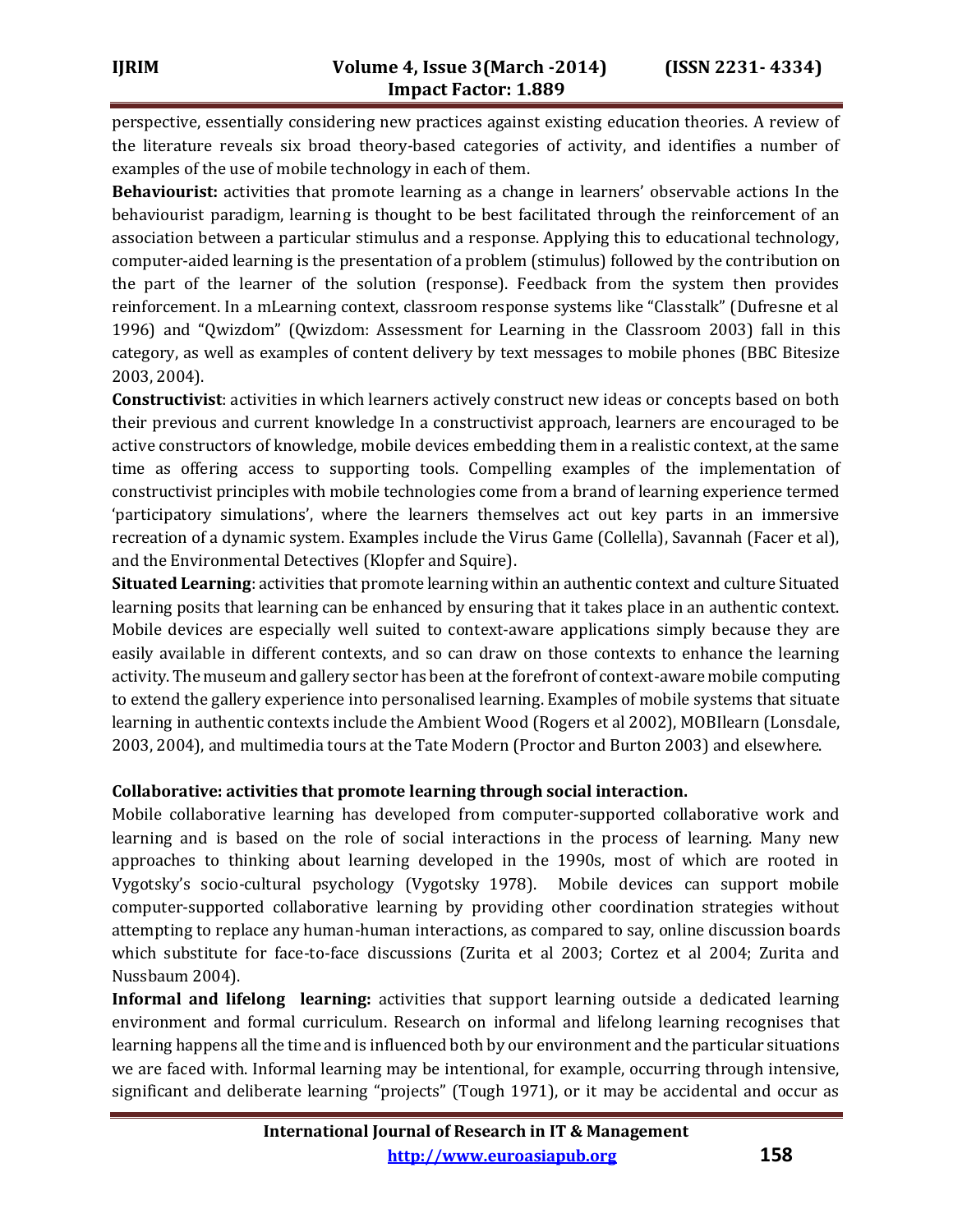individuals acquire information through conversations, TV and newspapers, observing the world or even experiencing an accident or embarrassing situation. Such a broad view of learning takes it outside the classroom and, by default, embeds learning in everyday life, thus emphasising the value of mobile technologies in supporting it.

# **Learning and teaching management: activities that assist in the coordination of learners and resources for learning activities.**

Education as a process requires considerable learner and resources management. Mobile devices have been used by teachers for activities such as attendance reporting, reviewing student marks and achievements, accessing central school data and coordinating class timetables and locations. In higher education, mobile devices provide course material to students, including assignment due dates and information about timetable and room changes. Examples using mobile technologies in this context include a mLearning organiser developed and tested at the University of Birmingham (Holme and Sharples 2002; Sharples et al 2003; Corlett et al 2004), and the use of mobile phone technologies to support computing students (Riordan and Traxler 2003; Traxler and Riordan 2003). A blended approach to enabling learning with mobile technologies is necessary as successful and engaging activities increasingly draw on a number of different education theories and practices.

## **Technologies - Issues in Delivery of mLearning**

A connected, mobile society is emerging from the world of the book - with varied information sources and means of communication available at home, work, school and in the community. This has been described as the beginning of the next social revolution. (Rheingold 2003) and with it comes both new capabilities and new expectations. For example, the legacy concept of the PDA as a device to manage personal information has been extinguished and superseded by a realistic opportunity for learners to experience multimedia via their handset, regardless of whether the device is considered primarily a phone or a handheld computer. There is considerable interest in exploiting the almost universal appeal and abundance of mobile devices for their educational use. The Internet is increasingly considered as, and is being used as, an educational tool accessible via these devices. Devices have become more portable, affordable, effective and easy to use and increasingly connect users to a wide range of information services and educational opportunities. They are more cheaply priced than desktop computers, and therefore represent a less expensive method of accessing the Internet, although the cost of connection can be higher. The ubiquitous nature of mobile devices provides opportunities for increasing participation and access to ICT and education, and in particular to utilising services delivered via the Internet.

## **Increasing access to mobile technologies**

There were 91 million mobile phone subscribers at the end of 2004, an estimated 1.5 billion mobile phones subscribers by June 2005, and over 3 billion subscribers predicted by the end of 2010 (Informa, 2005). The Mobile Technologies and Learning Report (Atwell, 2005) states that, in mid-2005, there were more than three times the number of cellular phones per person than personal computers (PCs), and today's most sophisticated phones have the processing power of a mid-1990s PC, and it is increasing. A high proportion of UK residents already have mobile phones (75% of the general population, 90% of young adults; (Crabtree et al 2003)) that can handle both voice calls and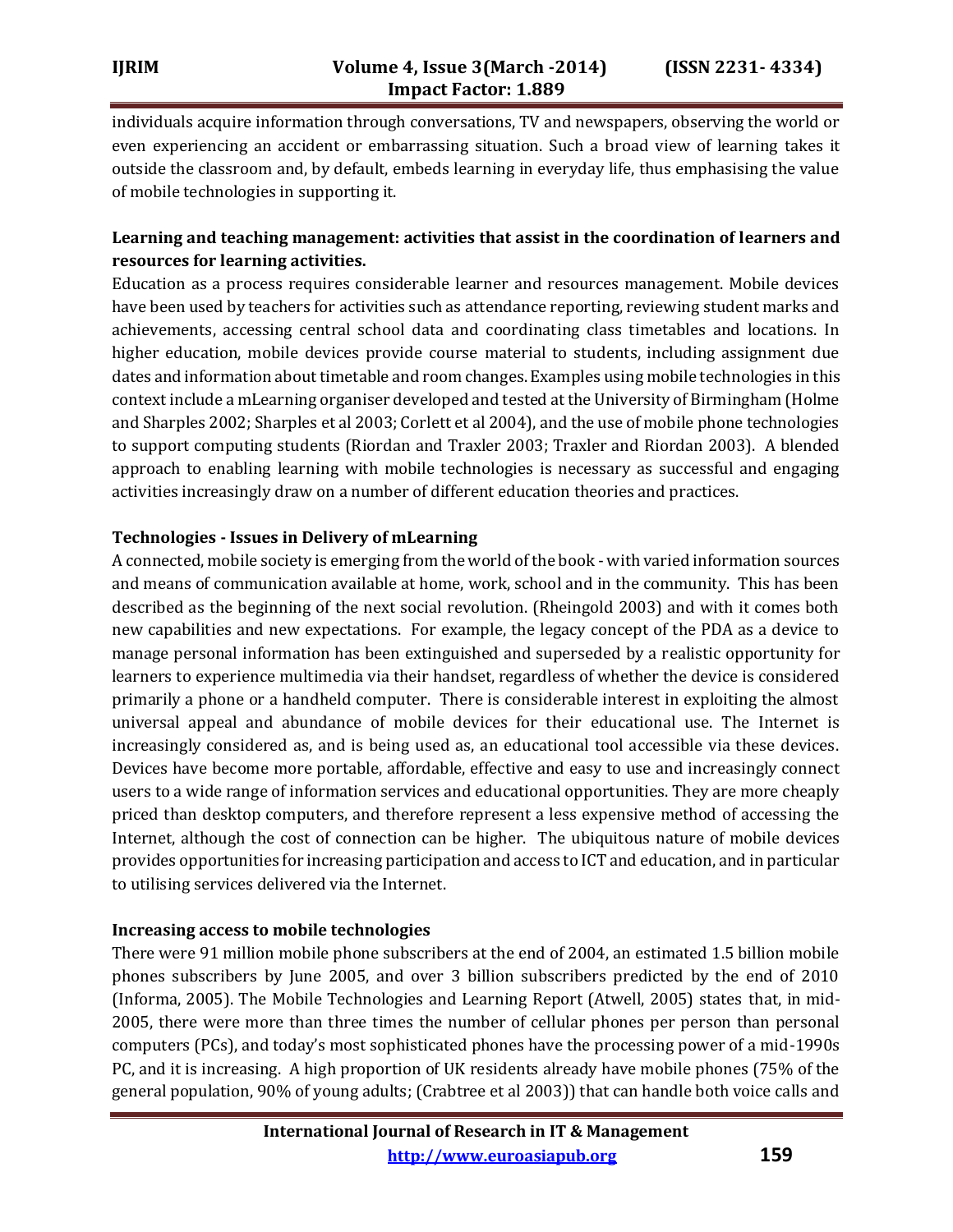the display of textual information. Many newer phones also have the ability to connect wirelessly to the Internet. PDAs are also becoming more widespread (BBC 2004), being distributed by employers eager to keep their workforce productive whilst on the move. Laptops, though already a wellestablished technology, have new appeal when combined with the connectivity of newer mobile phones - a laptop can now use a mobile phone to dial-up the Internet and offer a truly mobile web experience. Furthermore, kiosks and information screens are appearing around the UK, and both researchers and industry recognise the potential of these "ambient" approaches to provide rich information spaces.

## **The Digital Divide: Access, ICT literacy and Information Literacy**

Despite the sweeping changes noted in many contexts worldwide, it must be recognised that, although widespread, the impact of ICT, let alone mLearning, has not been universal. To the extent that some individuals and groups do not have adequate access to, or the capacity to use, networked digital technologies, they are effectively "locked out" of significant economic, cultural, social and intellectual activities. In reality there are multiple digital divides which must be attended to in order for the benefits of the knowledge economy to be reaped both individually and collectively. These issues are not specific to mLearning but have become widely acknowledged since ICT has been associated with education. Neither the confidence nor the competence to use digital technologies is universal within the community or in its education sectors. In order to avoid the phenomenon of "information haves" and "have nots", a coherent national strategy is required to achieve ICT literacy for the general population. The ability to make use of online resources entails more than simply ICT literacy; it also necessitates the ability to be discriminating about the information that is encountered online. This emphasises the potential benefits of implementing a national strategy that incorporates both ICT literacy and information literacy.

## **Content Issues: Available, Affordable, Appropriate**

A significant issue for mLearning concerns easy access to available, affordable and appropriate information/content. With the increasing use of mobile devices to access learning materials, educators need a range of learning materials available to provide to users. Much existing learning material was developed for large screen displays on desktop computers and is therefore frequently inappropriate for use on mobile devices with small screens. Also, existing learning materials were typically developed in large sections which may not be suitable for mLearning where smaller information packets are more appropriate. Learning objects suit the mLearning approach and can provide just-in-time learning for students and/or can be linked to form complete sequences, lessons or courses taken for credit. A requirement for successful mobile delivery is that learning objects should be able to be provided as independent components so learners can complete their learning in short spaces of time. Learning materials for mobile devices must also contain visually rich information that is appropriate for display on a mobile device's screen. Graphical strategies such as spatial organisers, graphical outline, pictures and illustrations minimise the amount of reading required on a small screen. In, despite the online content generated, owned or sponsored by Governments and their various education departments and agencies, together with the federated online resource developments of The Learning Federation, limited national networks and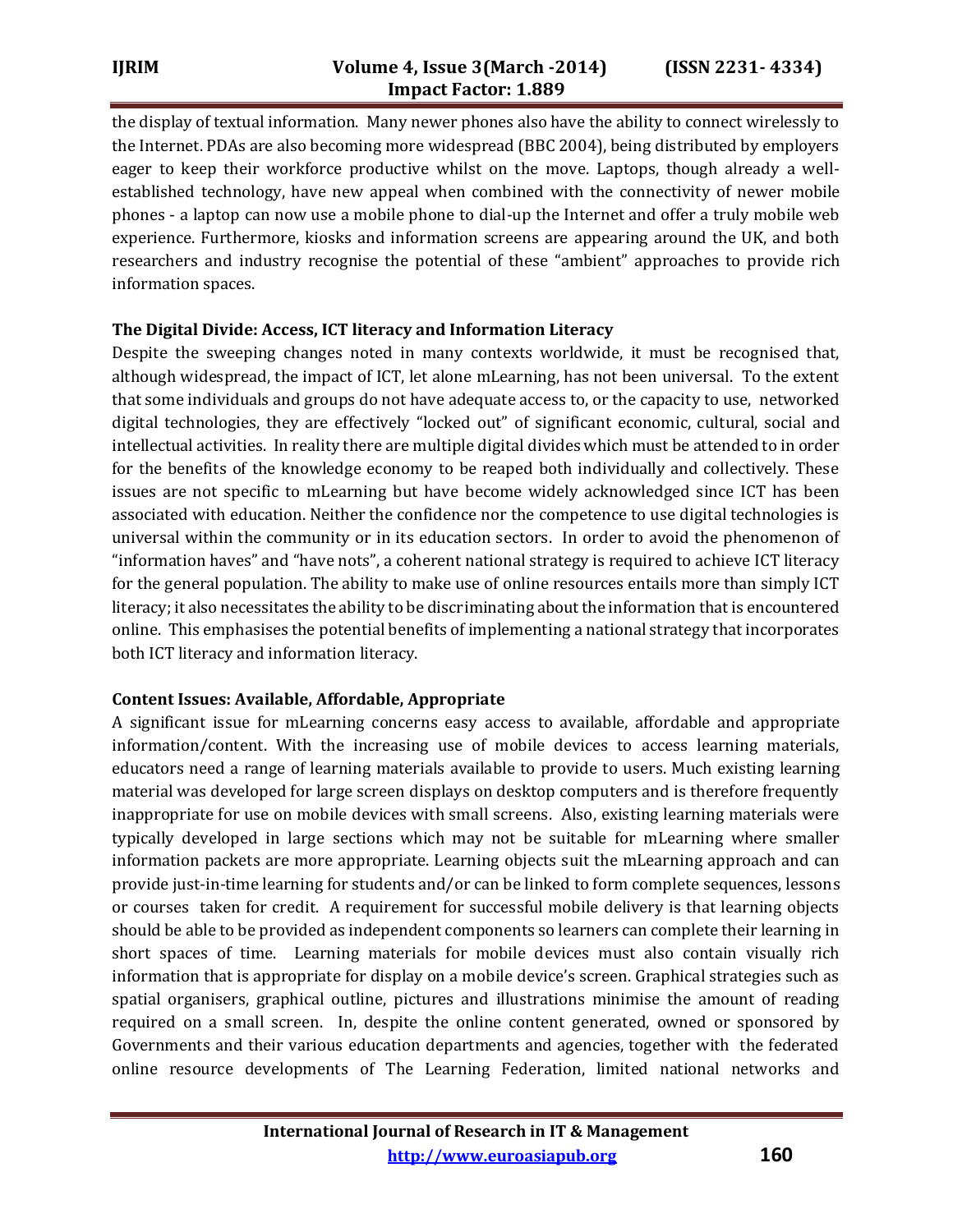fragmented local access continue to place useful information beyond the reach of many potential users, both in the community and in some schools.

#### **Conclusion**

While this review has identified largely government supported mLearning initiatives, it must be acknowledged that there may be relatively little that national governments acting alone can do either to encourage or to support mLearning beyond providing funding to stimulate research and collaboration through project delivery. Empowering learners, amplifying their capacities and strengthening the quality and availability of information provision requires governments to work with businesses, researchers, professional associations, education and training institutions, information providers, communities of interest and others, to provide the best possible conditions for the emergence of a society of learners. Such conditions start with a commitment to the ideal of access to, and strong support for the intrinsic value of learning not only for economic competitiveness but also for personal satisfaction and growth.

The Internet does not belong to any single group and, because it is simultaneously everywhere and nowhere, it does not lend itself to conventional terrestrial legal and political mechanisms. It is vital however, to create a sense of trust in the technology for learning purposes and to protect the interests of the relatively powerless and marginalised against the large players who might seek to exploit the digital domain unfairly or to compromise learners' access to needed information. Governments and other authorities have only limited power to "control" the digital domain through traditional means. Education can benefit from using emerging mobile technologies to deliver learning matched to the increasingly "neomillennial" learning styles of their students. Based on "mediated immersion", these learning styles include:

- Fluency in multiple media and in simulation-based virtual settings, often multi-tasked;
- Communal learning involving diverse, tacit, situated experience, with knowledge distributed across a community and a context as well as within an individual;
- A balance among experiential learning, guided mentoring, and collective reflection;
- Expression through nonlinear, associational webs of representations;
- Co-design of learning experiences personalised to individual needs and preferences.

Many teachers will find this shift difficult, although professional development can accommodate neomillennial learning styles to continue teaching effectively, as the nature of students evolves.

Finally, mLearning is a collection of pieces to be fitted to a learning need, not a single solution. There have already been guidelines developed to support effective implementation of relevant systems and policy. When elearning first became widespread, one of its biggest constraints was the assumption that it could become a solution to all learning problems; that teachers were no longer required, and that anything could be taught using it.

#### **References :**

- Attewell, Jill; Manager, Technology Enhanced Learning Research Centre, Learning and Skills Development Agency, (LSDA) UK.
- Burton, Jane; Curator of Interpretation, Tate Modern, UK.